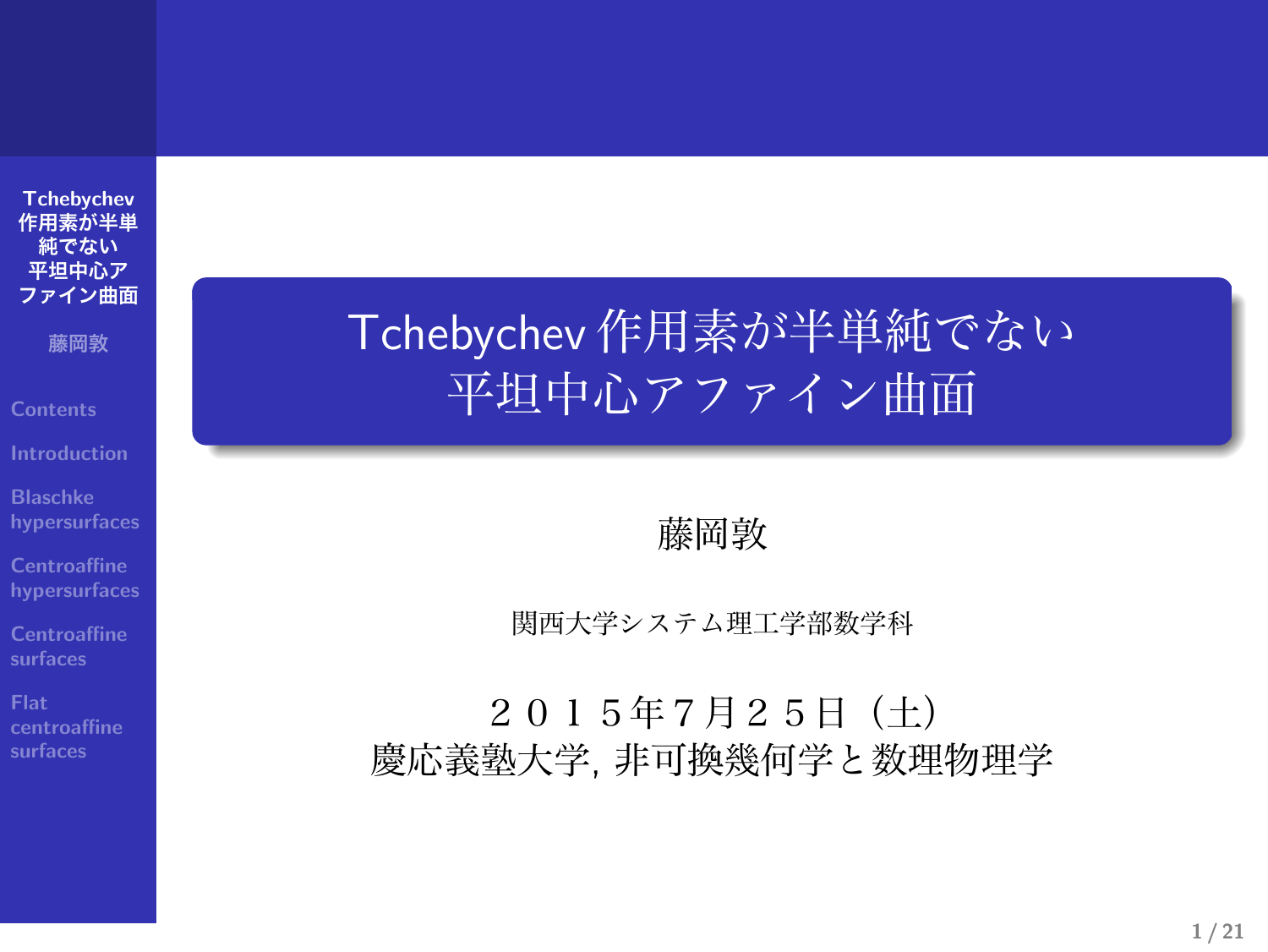# **Contents**



- **1** Introduction
- **2** Blaschke hypersurfaces
- **3** Centroaffine hypersurfaces



**5** Flat centroaffine surfaces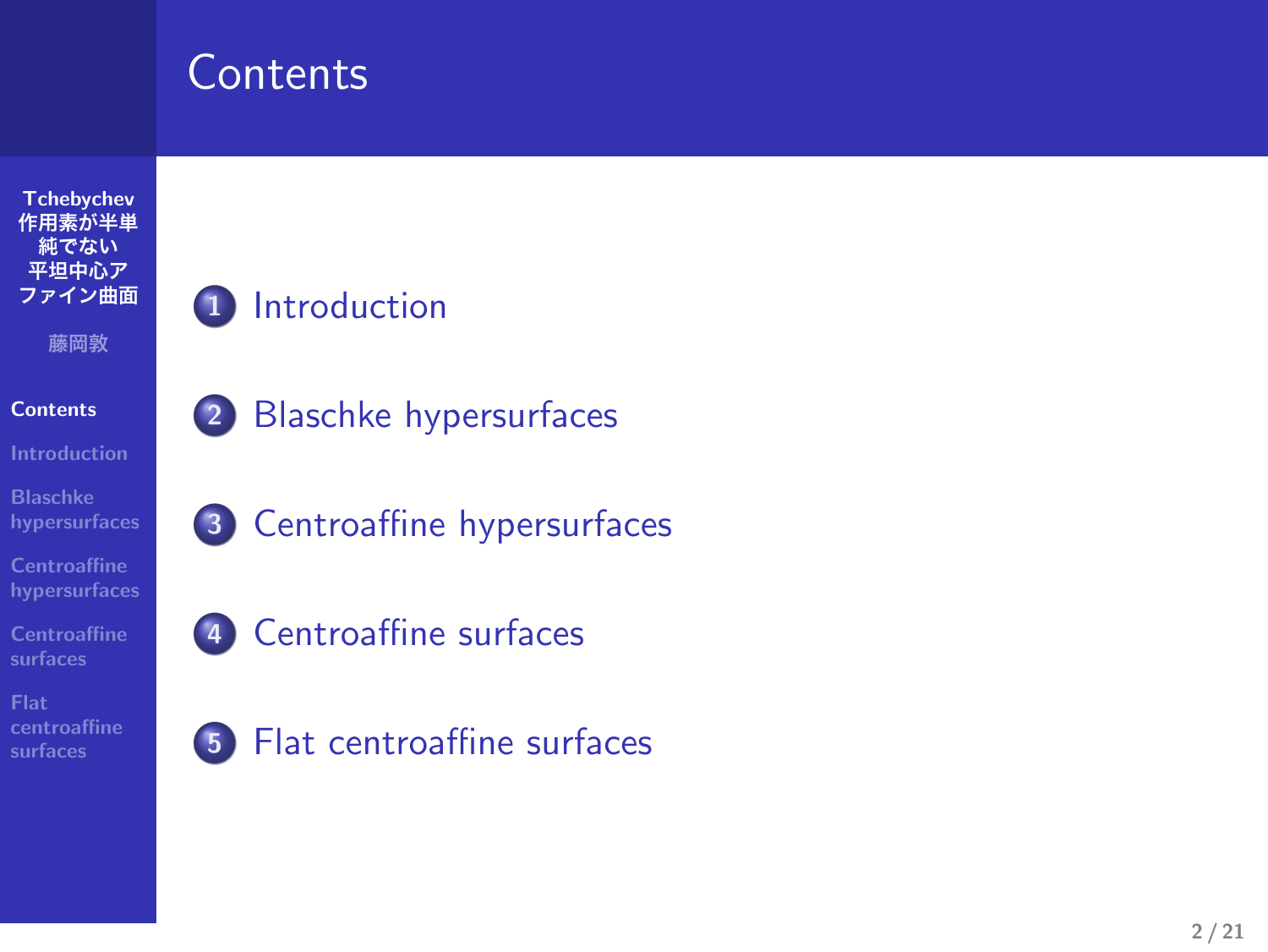#### Euclidean differential geometry and affine differential geometry

**Tchebychev 作用素が半単 純でない 平坦中心ア ファイン曲面**

**藤岡敦**

**Contents**

**Introduction**

**Blaschke hypersurfaces**

**Centroaffine hypersurfaces**

**Centroaffine surfaces**

**centroaffine surfaces**

- Consider hypersurfaces in the Euclidean space.
	- *•* Euclidean differential geometry
		- *· ∃* a unit normal vector field
		- *·* Study properties invariant under the Euclidean transformation.
	- *•* Affine differential geometry
		- *·* Choose a transversal vector field.
		- *◦* Equiaffine differential geometry
			- *·* Take a Blaschke normal vector field.
			- *·* Study properties invariant under the equiaffine transformation.
		- *◦* Centroaffine differential geometry
			- *·* Take a position vector field.
			- *·* Study properties invariant under the affine transformation fixing the origin.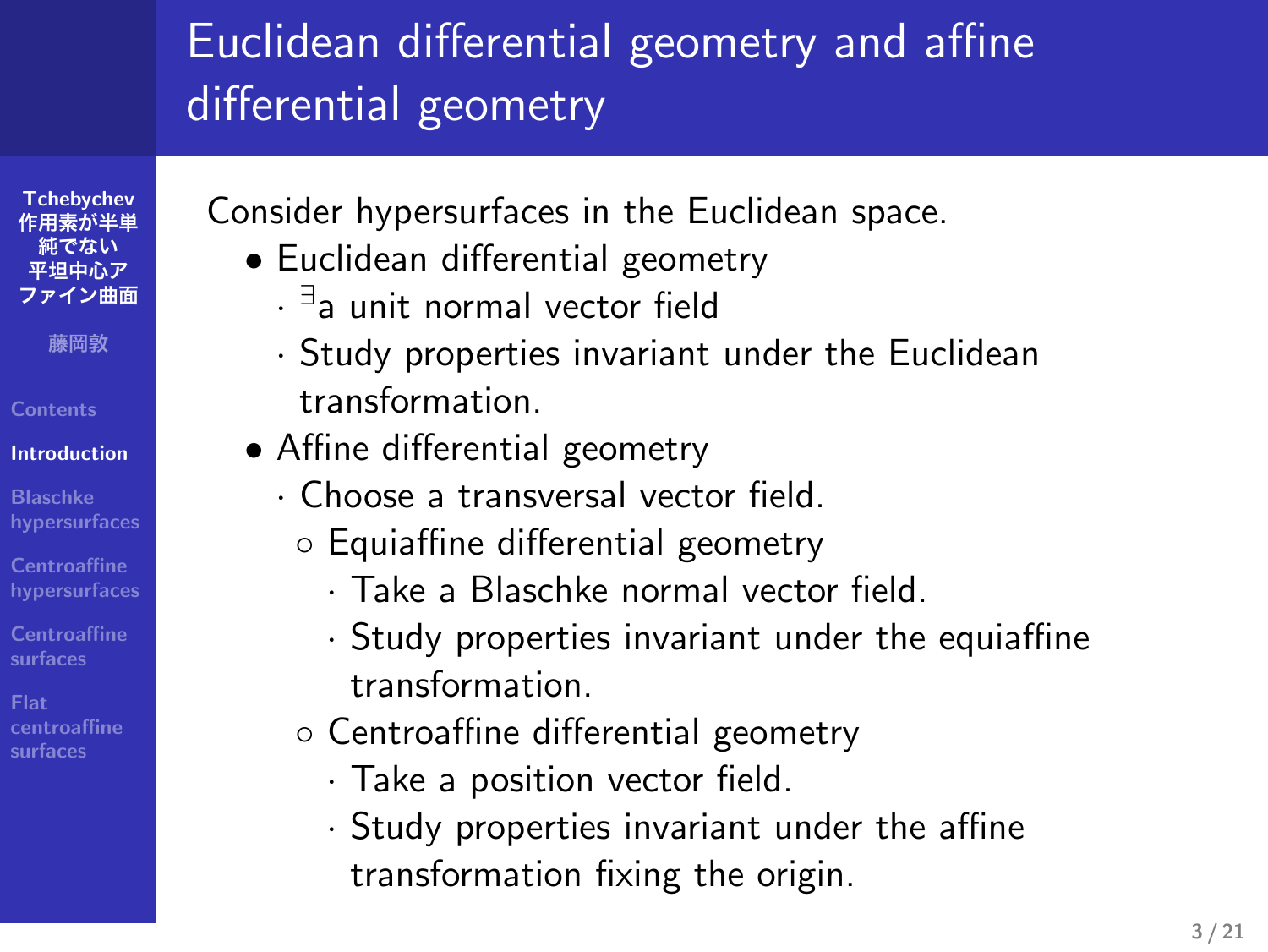#### Gauss-Weingarten formula Euclidean differential geometry

 $f : M^n \rightarrow \mathbf{R}^{n+1}$ : a hypersurface

**Tchebychev 作用素が半単 純でない 平坦中心ア ファイン曲面**

**藤岡敦**

**Contents**

**Introduction**

**Blaschke hypersurfaces Centroaffine hypersurfaces**

**Centroaffine surfaces**

**Flat centroaffine surfaces**

*D*: the standard flat connection on **R** *n*+1 *X, Y ∈* X(*M*) *◦* Euclidean differential geometry *n*: a unit normal vector field =*⇒* Gauss-Weingarten formula:  $\int D_X f_* Y = f_* \nabla_X Y + h(X, Y) n$  (Gauss)

*D<sup>X</sup> n* = *−f∗SX* (Weingarten)

*∇*: the Levi-Civita connection *h*: the second fundamental form

*S*: the shape operator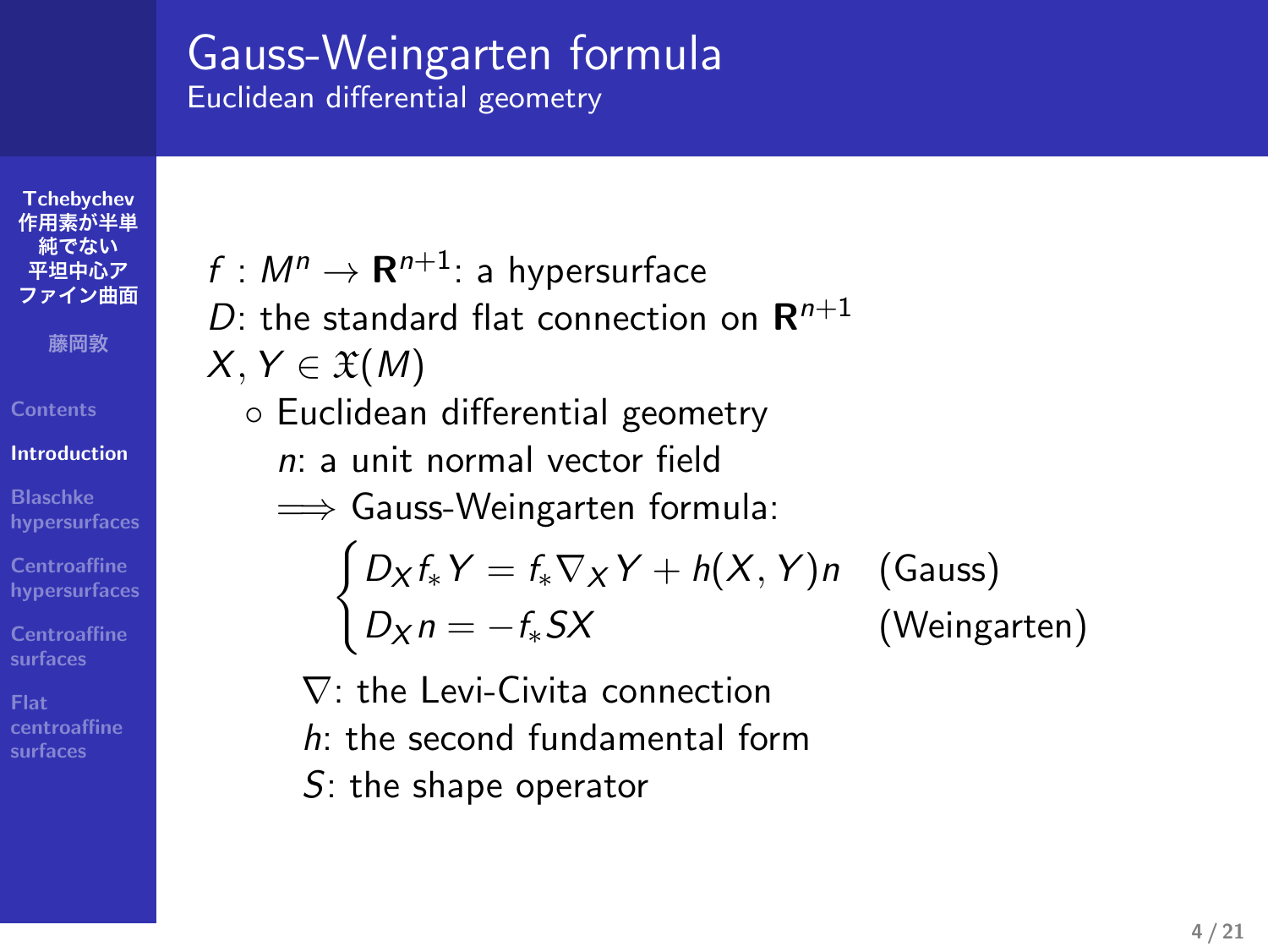# Gauss-Weingarten formula

 $f : M^n \rightarrow \mathbf{R}^{n+1}$ : a hypersurface

*◦* Affine differential geometry *ξ*: a transversal vector field =*⇒* Gauss-Weingarten formula:

*D*: the standard flat connection on **R** *n*+1

Affine differential geometry

*X, Y ∈* X(*M*)

**Tchebychev 作用素が半単 純でない 平坦中心ア ファイン曲面**

**藤岡敦**

**Contents Introduction**

**Blaschke hypersurfaces**

**Centroaffine hypersurfaces**

**Centroaffine surfaces**

**Flat centroaffine surfaces**

- *f* is called an affine hypersurface. *∇*: the induced connection *h*: the affine fundamental form
	- Considered as a metric.
	- *S*: the affine shape operator
	- *τ* : the transversal connection form

 $\int D_X f_* Y = f_* \nabla_X Y + h(X, Y) \xi$  (Gauss)

 $D_X \xi = -f_* S X + \tau(X) \xi$  (Weingarten)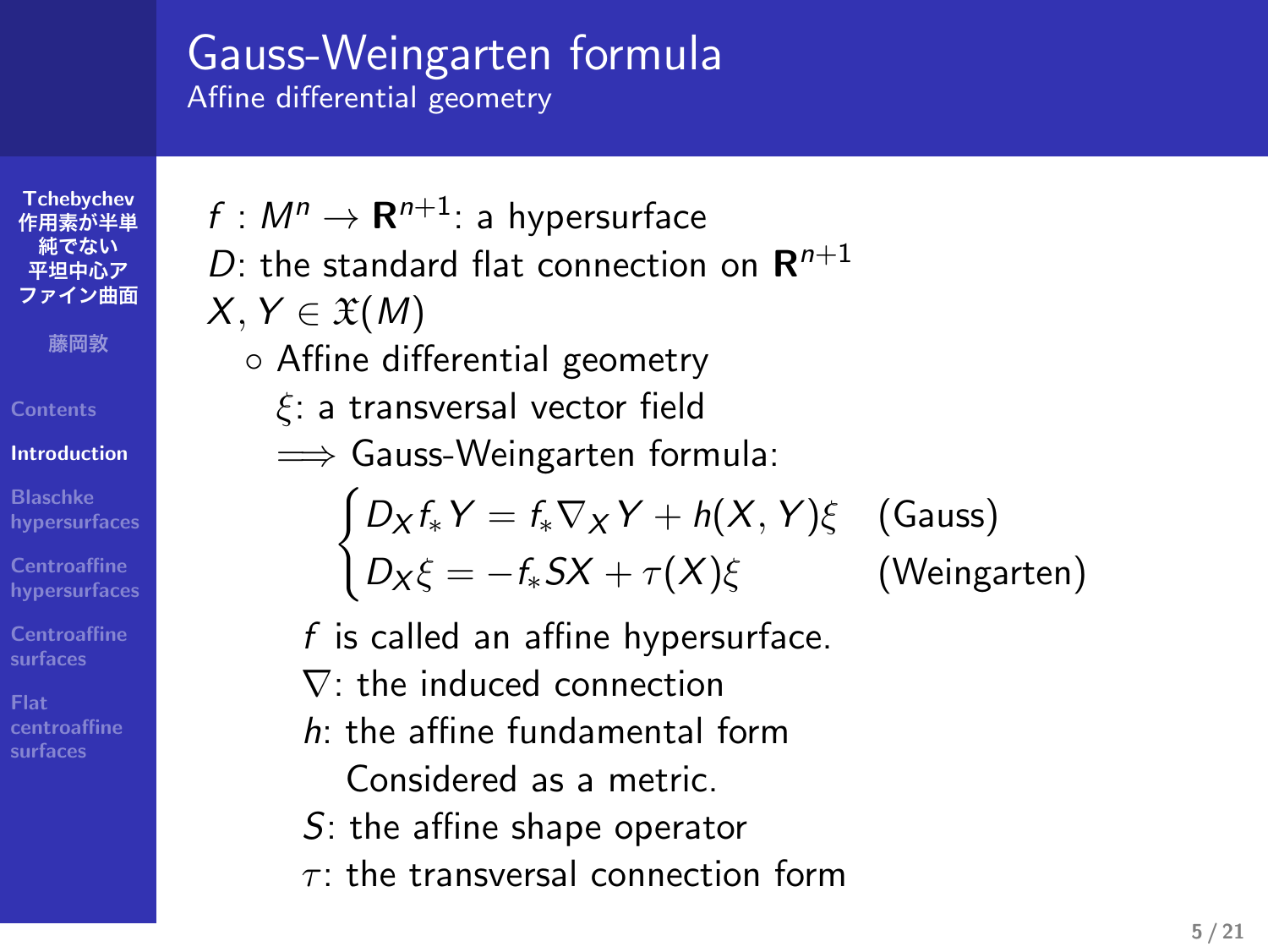#### Nondegenerate, definite or indefinite affine hypersurfaces

*f* : nondegenerate (resp. definite, indefinite) *⇕* def. *h*: nondegenerate (resp. definite, indefinite)

 $f : M^n \to \mathbf{R}^{n+1}$ : an affine hypersurface

*h*: the affine fundamental form

transversal vector field *ξ*.

#### **Tchebychev 作用素が半単 純でない 平坦中心ア イン曲面 藤岡敦 Contents**

Definition

Proposition

Proof

**Blaschke**

**hypersurfaces Centroaffine hypersurfaces**

**Centroaffine surfaces**

**Flat centroaffine surfaces**

 $\bar{\xi} := \varphi \xi + f_* Z \ (\varphi : M \to \mathbf{R} \setminus \{0\}, Z \in \mathfrak{X}(M)) \implies \varphi \bar{h} = h$ 

The above definition is independent of the choice of the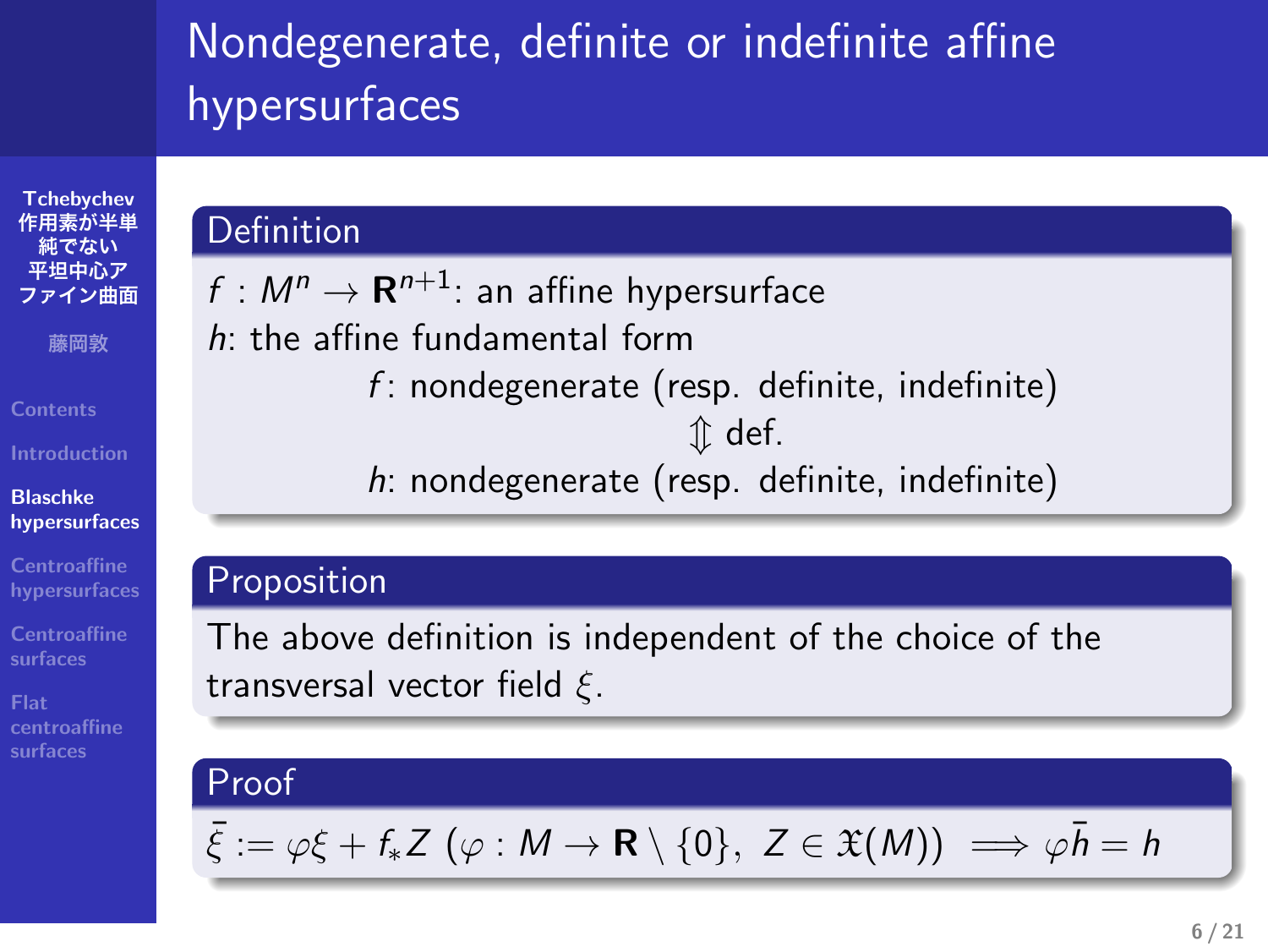# Definition of Blaschke hypersurfaces

 $f : M^n \rightarrow \mathbf{R}^{n+1}$ : a nondegenerate affine hypersurface *θ*: the volume form induced by the immersion *f*

*ω*: a parallel volume form with respect to the flat connection *D*  $\theta(X_1, \ldots, X_n) := \omega(f_*X_1, \ldots, f_*X_n, \xi) \quad (X_1, \ldots, X_n \in \mathfrak{X}(M))$ *ωh*: the volume form with respect to the affine fundamental

 $\omega_h(X_1,\ldots,X_n):=|\mathrm{det}(h(X_i,X_j))|^{\frac{1}{2}}$ 

**Tchebychev 作用素が半単 純でない 平坦中心ア ファイン曲面 藤岡敦**

**Blaschke hypersurfaces** form *h*

Proposition

**Centroaffine hypersurfaces Centroaffine surfaces**

**centroaffine surfaces**

The above *ξ* is called a Blaschke normal vector field. *f* is called a Blaschke hypersurface. *h* is called a Blaschke metric.

*∃ ξ* (unique up to the sign) s.t. *τ ≡* 0 & *θ* = *ω<sup>h</sup>*

 $X_1, \ldots, X_n \in \mathfrak{X}(M)$  s.t.  $\theta(X_1, \ldots, X_n) = 1$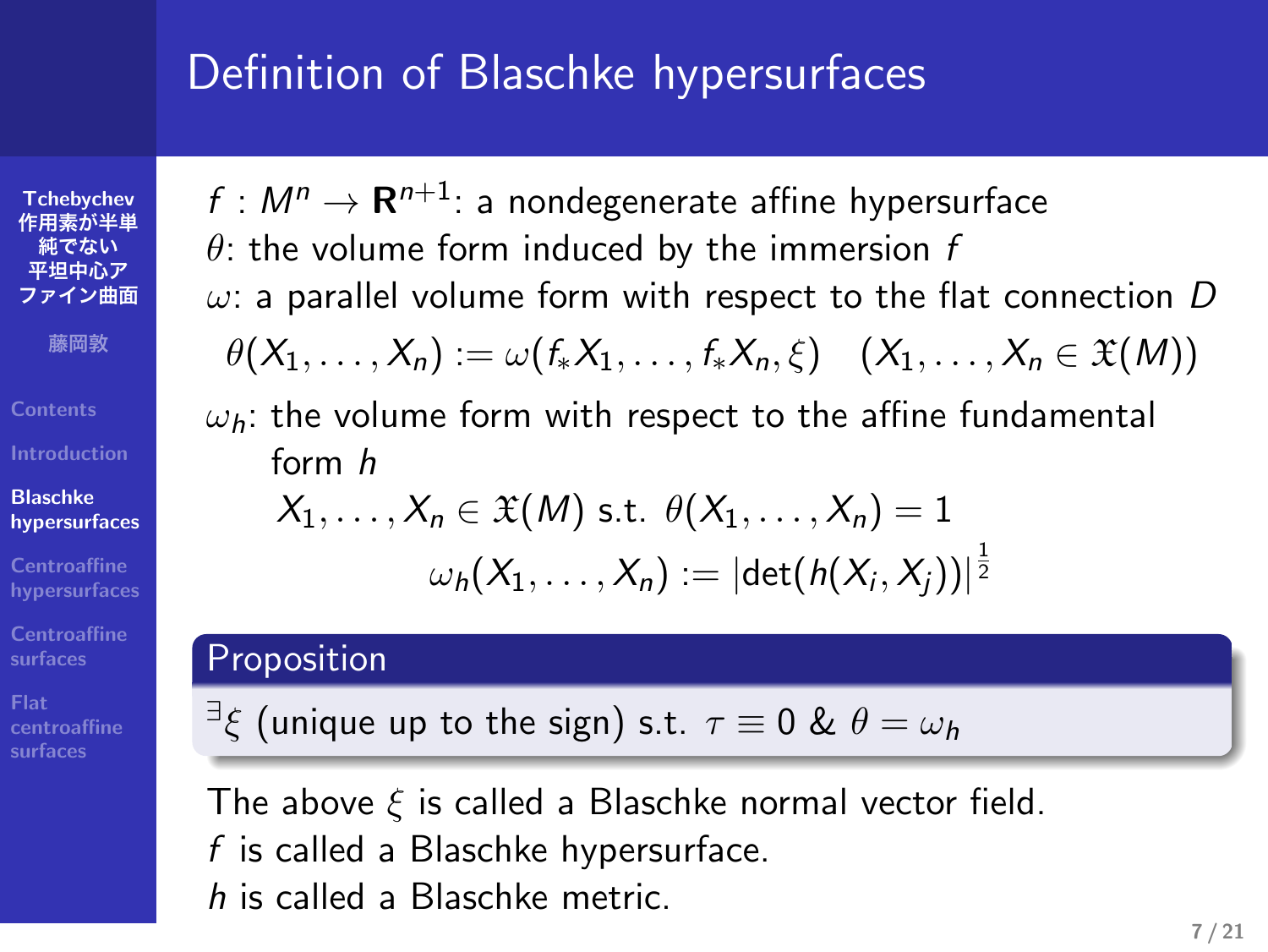## Affine hyperspheres

*S*: the affine shape operator

 $f : M^n \rightarrow \mathbf{R}^{n+1}$ : a Blaschke hypersurface

**Definition** 

*S* = 0: improper  $S \neq 0$ : proper

**Proposition** 

#### **Tchebychev 作用素が半単 純でない 平坦中心ア** · イン曲面 **藤岡敦 Contents Blaschke hypersurfaces Centroaffine hypersurfaces**

**Centroaffine surfaces**

**Flat centroaffine surfaces**

 $f : M^n \to \mathbf{R}^{n+1}$ : an affine hypersphere *ξ*: a Blaschke normal vector field *◦ f* : improper *⇐⇒ ξ*: a constant vector *◦ f* : proper *⇐⇒* The lines through *f* with direction *ξ* meet at one point (the center).

*<sup>f</sup>* : an affine hypersphere def. *⇐⇒ S*: a scalar operator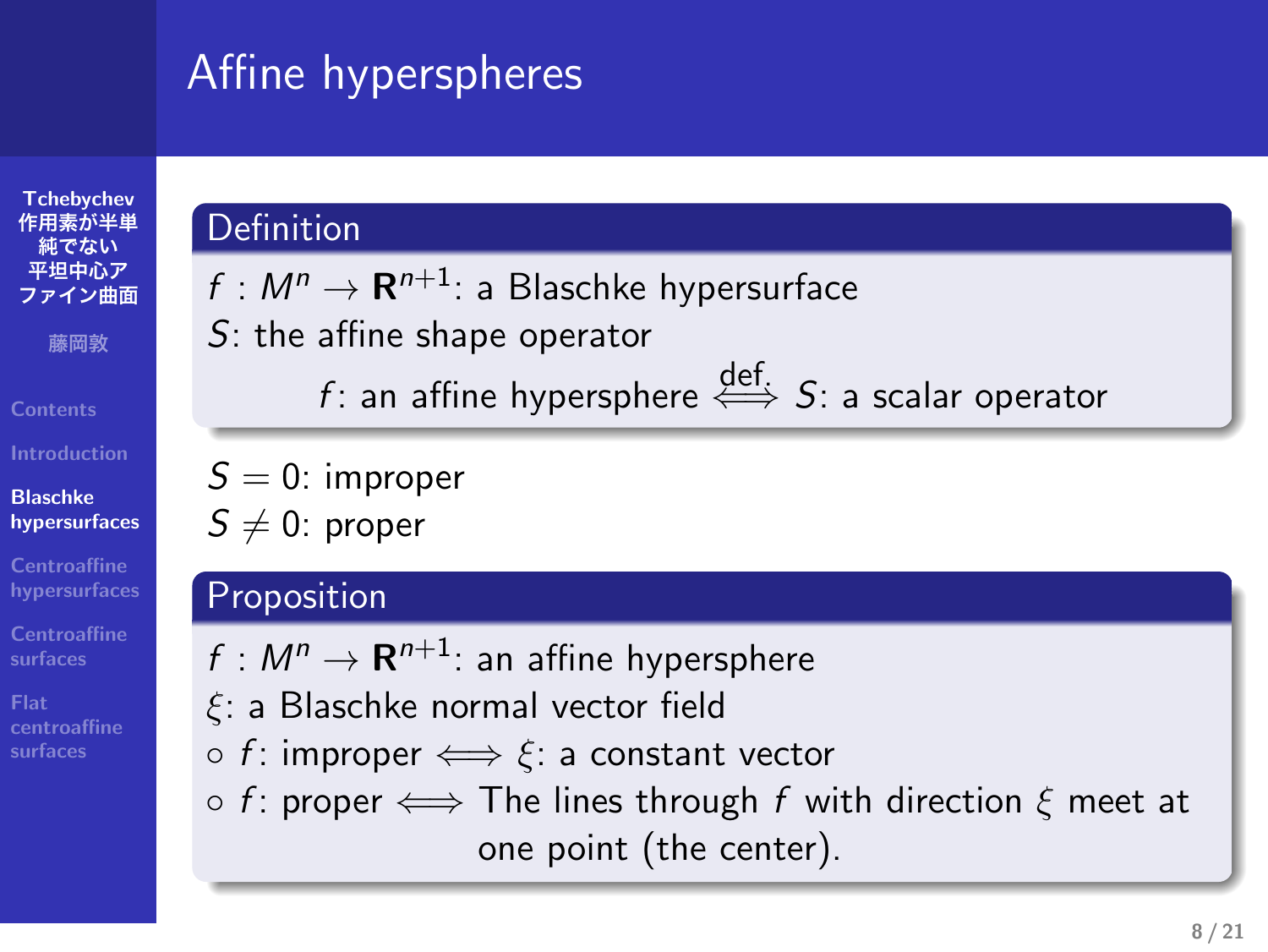#### **Examples**

#### **Tchebychev 作用素が半単 純でない 平坦中心ア イン曲面 藤岡敦 Contents**

**Blaschke hypersurfaces Centroaffine hypersurfaces**

**centroaffine surfaces**

#### Example (Quadrics)

- *◦* A proper noncentral quadric is an improper affine hypersphere.
- *◦* A proper central quadric is a proper affine hypersphere.

#### Theorem (M. A. Magid-P. J. Ryan 1990)

 $f = (X, Y, Z) : M^2 \rightarrow \mathbf{R}^3$ : an affine sphere If the curvature of the Blaschke metric is 0, then *f* is one of the following up to the affine congruence. *◦ Z* = *X* <sup>2</sup> + *Y* 2 (definite, improper) *◦ Z* = *XY* + *a*(*X*), *a*: an arbitrary function (indefinite, improper) *◦ XYZ* = 1 (definite, proper) *◦* (*X* <sup>2</sup> + *Y* 2 )*Z* = 1 (indefinite, proper)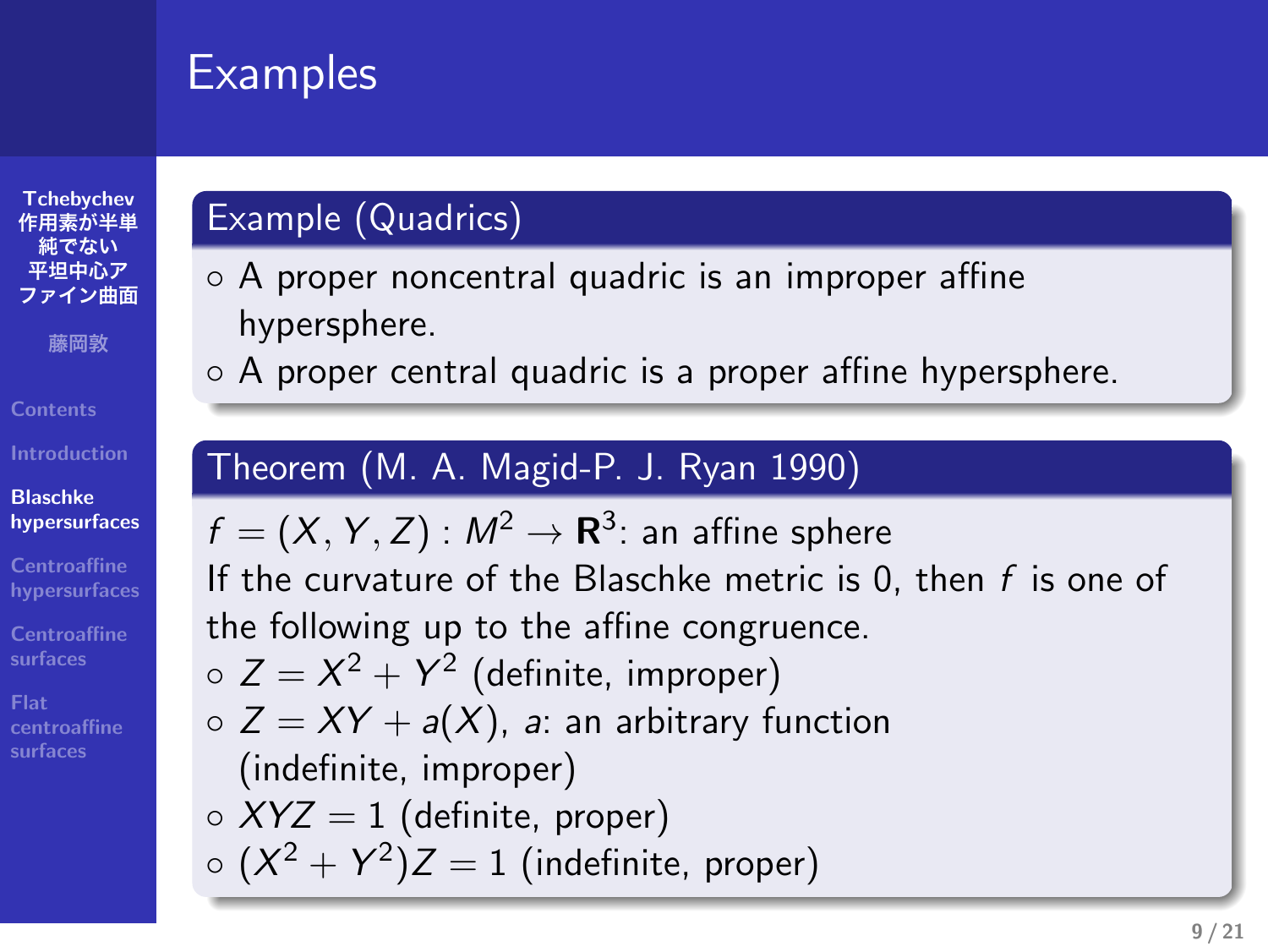## Definition of centroaffine hypersurfaces

#### **Tchebychev 作用素が半単 純でない 平坦中心ア ファイン曲面 藤岡敦 Contents Blaschke hypersurfaces**

**Centroaffine hypersurfaces**

**Centroaffine surfaces Flat centroaffine surfaces**

**Definition** 

 $f : M^n \rightarrow \mathbf{R}^{n+1}$ : a hypersurface *f* : a centroaffine hypersurface *⇕* def. The position vector intersects with the tangent space transversally at any point. *ξ* := *−* ∑*n*+1 *i*=1 *xi ∂ ∂x<sup>i</sup>* Weingarten formula:

$$
D_X \xi = -f_*X
$$

*S* = the identity,  $\tau \equiv 0$ 

The affine fundamental form *h* is called a centroaffine metric.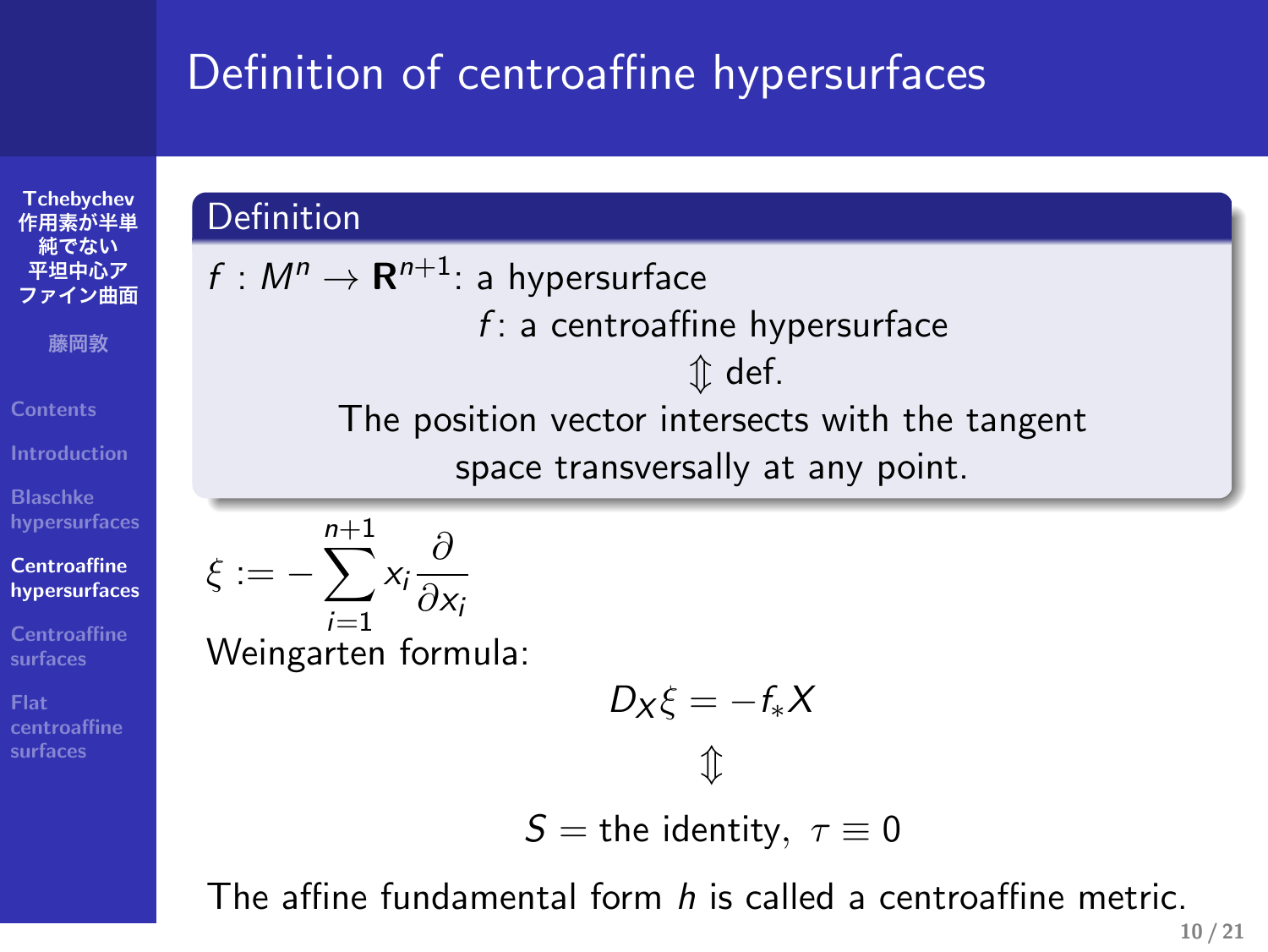## Tchebychev operator

**Tchebychev 作用素が半単 純でない 平坦中心ア ファイン曲面 藤岡敦 Contents Blaschke hypersurfaces Centroaffine hypersurfaces Centroaffine surfaces**

**Flat centroaffine surfaces**

Consider nondegenerate centroaffine hypersurfaces.

 $f : M^n \to \mathbf{R}^{n+1}$ : a centroaffine hypersurface

*∇*: the induced connection

*∇<sup>h</sup>* : the Levi-Civita connection for the centroaffine metric *h*

*C* := *∇ − ∇<sup>h</sup>* : the difference tensor

 $T := \frac{1}{1}$ *n* tr*hC*: the Tchebychev vector field

 $\phi(\mathsf{tr}_h \mathsf{C}) = \mathsf{tr} A_\phi \quad (^\forall \phi \in \Omega^1(M))$ 

*A*: a (1*,* 1) tensor s.t.

$$
(\phi \circ C)(X, Y) = h(A_{\phi}(X), Y) \quad (\forall X, Y \in \mathfrak{X}(M))
$$

The (1*,* 1) tensor *∇hT* is called a Tchebychev operator.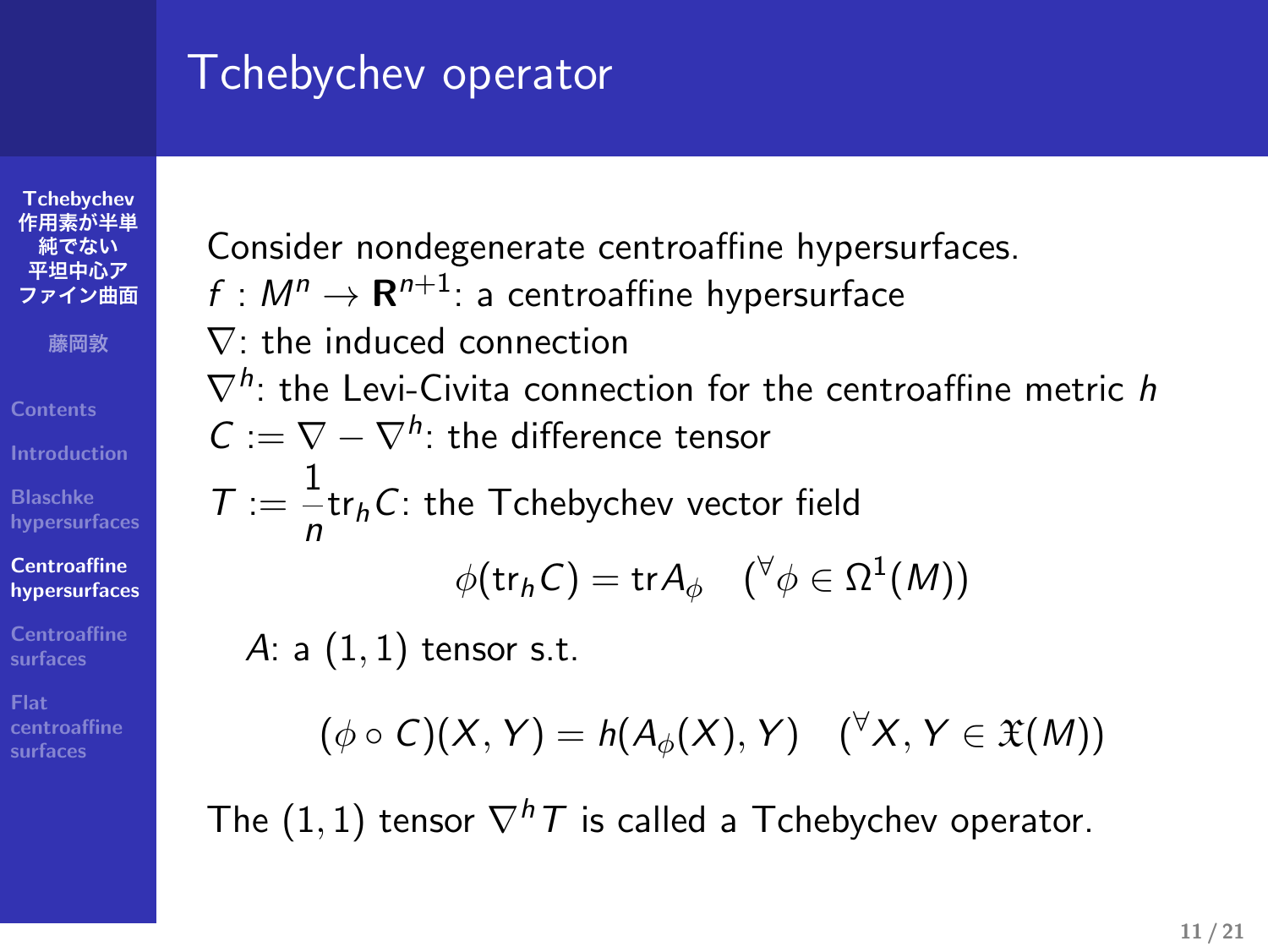#### **Examples**

# **Flat centroaffine surfaces**

- $f : M^n \rightarrow \mathbf{R}^{n+1}$ : a centroaffine hypersurface
- *C*: the difference tensor
- *T*: the Tchebychev vector field
- *∇hT*: the Tchebychev operator

#### Maschke-Pick-Berwald's theorem

*C ≡* 0 *⇐⇒ f* : a quadric centered at the origin

#### Proposition

*T ≡* 0 *⇐⇒ f* : a proper affine hypersphere centered at the origin

1995 H. L. Liu-C. P. Wang: Classified centroaffine surfaces with  $\nabla^h T \equiv 0$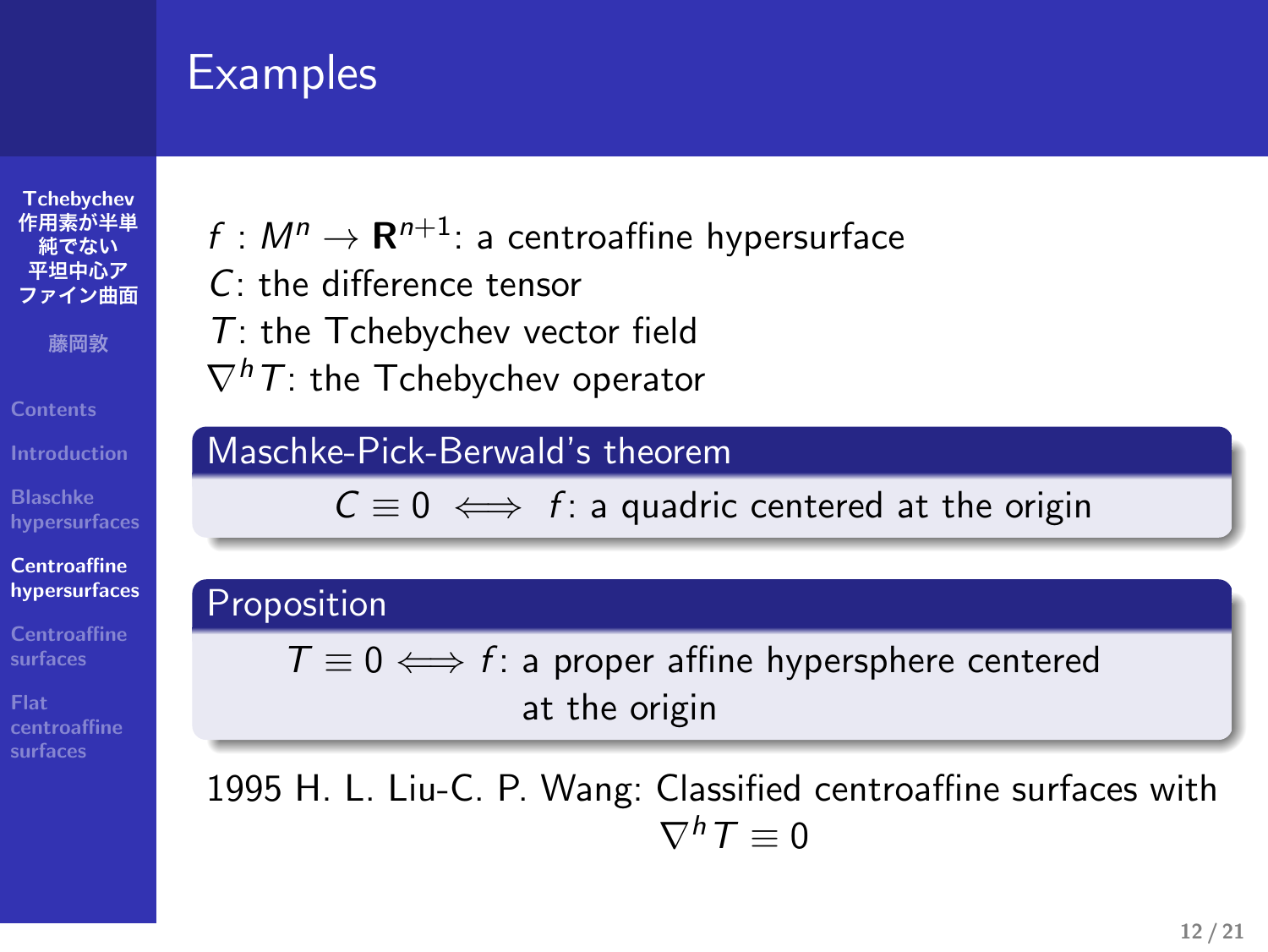#### Definiteness and the Euclidean Gaussian curvature

*f* : definite (resp. indefinite) *⇕*

the Euclidean Gaussian curvature: positive (resp. negative)

Consider nondegerate centroaffine surfaces.

 $f: M \to \mathbf{R}^3$ : a centroaffine surface

**Tchebychev 作用素が半単 純でない 平坦中心ア イン曲 藤岡敦 Contents Blaschke hypersurfaces**

Proposition

Proof

**Centroaffine hypersurfaces Centroaffine surfaces**

**Flat centroaffine surfaces**

 $(x_1, x_2)$ : local coordinates Gauss formula:  $f_{x_i x_j} = \Gamma_{ij}^1 f_{x_1} + \Gamma_{ij}^2 f_{x_2} - h(\partial_{x_i}, \partial_{x_j}) f$  (*i* = 1, 2)

Take the inner product with the unit normal vector field.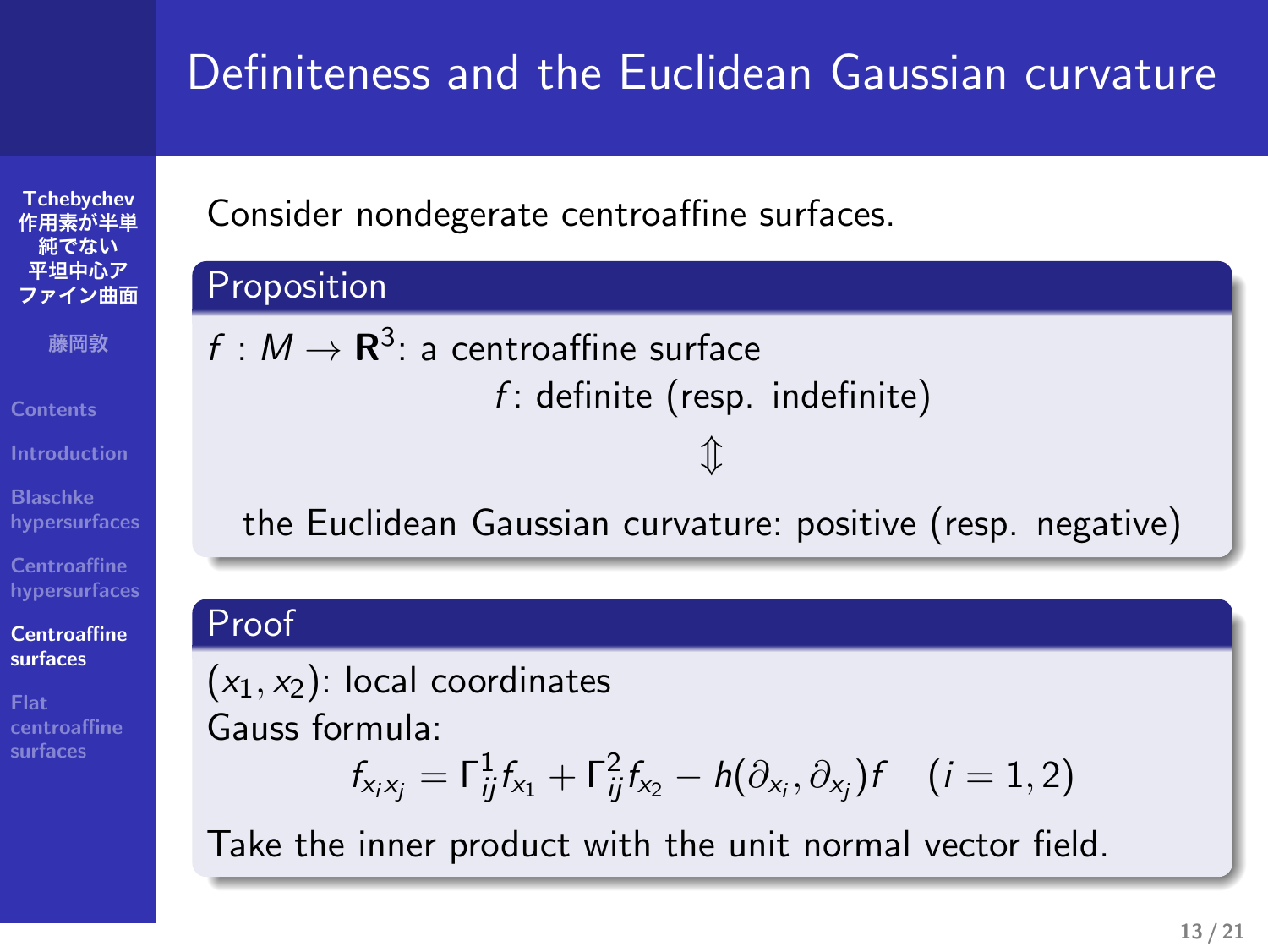## **Notations**

**Tchebychev 作用素が半単 純でない 平坦中心ア ファイン曲面 藤岡敦 Blaschke hypersurfaces Centroaffine hypersurfaces Centroaffine surfaces Flat centroaffine surfaces**

Consider the indefinite case.

 $f : M \to \mathbf{R}^3$ : a centroaffine surface

*K*: the Euclidean Gaussian curvature *<* 0

(*x, y*): asymptotic line coordinates

$$
\psi:=\mathsf{h}(\partial_{\mathsf{x}},\partial_{\mathsf{y}})
$$

*d*: the signed distance from the origin to the tangent plane

$$
\rho := -\frac{1}{4} \log \left( -\frac{K}{d^4} \right)
$$
\n
$$
\alpha := \psi \det \left( \begin{array}{c} f \\ f_x \\ f_{xx} \end{array} \right) / \det \left( \begin{array}{c} f \\ f_x \\ f_y \end{array} \right)
$$
\n
$$
\beta := \psi \det \left( \begin{array}{c} f \\ f_y \\ f_{yy} \end{array} \right) / \det \left( \begin{array}{c} f \\ f_y \\ f_x \end{array} \right)
$$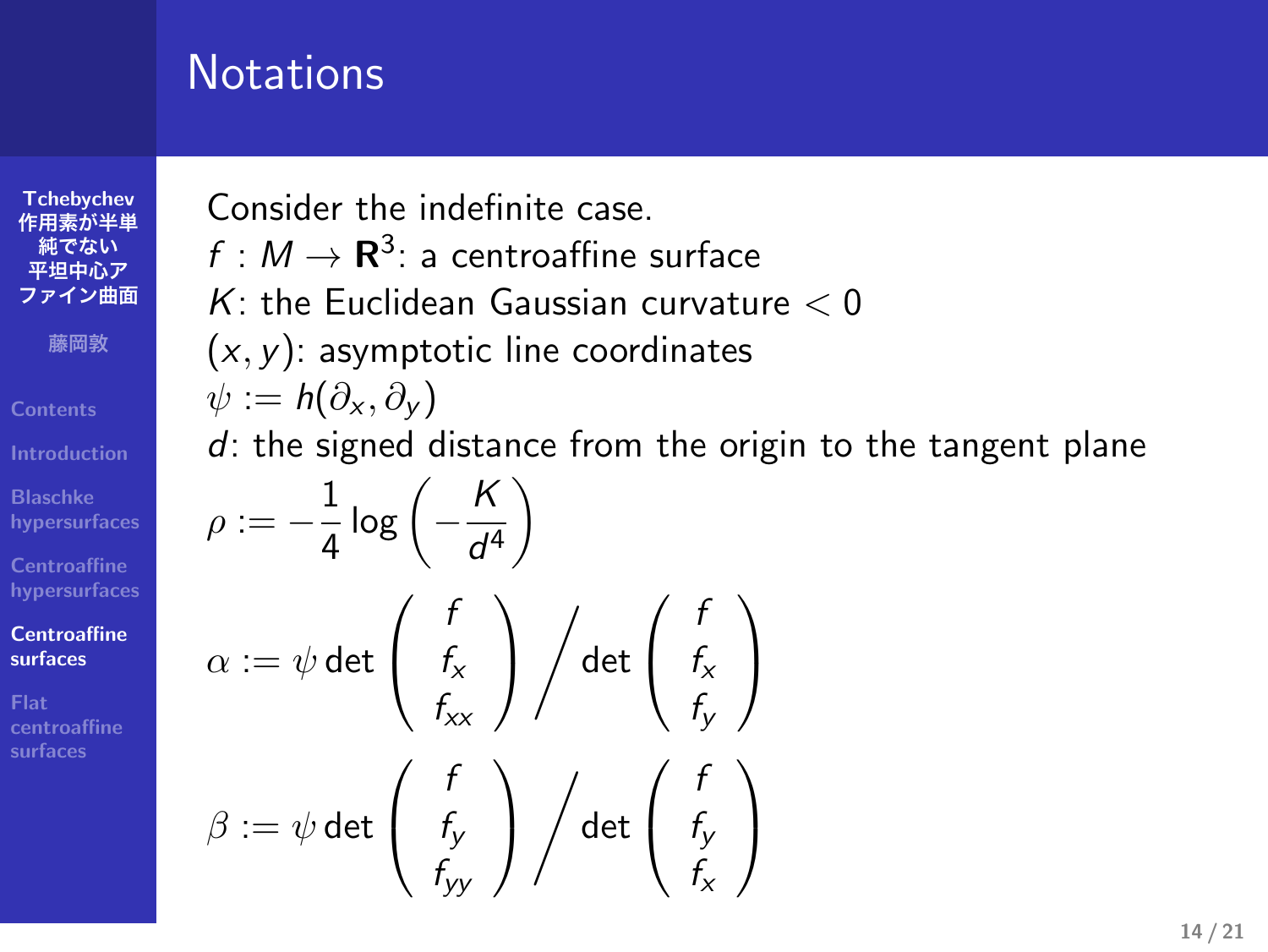# Gauss formula in asymptotic line coordinates

**Tchebychev 作用素が半単 純でない 平坦中心ア ファイン曲面**

**藤岡敦**

**Contents**

**Blaschke hypersurfaces**

**Centroaffine hypersurfaces**

**Centroaffine surfaces Flat centroaffine surfaces**

$$
\Gamma_{xy}^x = -\frac{1}{4} \frac{K_y}{K}, \ \Gamma_{xy}^y = -\frac{1}{4} \frac{K_x}{K}
$$

 $f_{xy} = -\psi f + \rho_y f_x + \rho_x f_y$ 

 $\frac{\psi_x}{\psi} + \rho_x \bigg) f_x + \frac{\alpha}{\psi}$ 

 $\frac{\psi_y}{\psi} + \rho_y \bigg) f_y + \frac{\beta}{\psi}$ 

*ψ fy*

*ψ fx*

etc.

Proof Use

Gauss formula

 $\sqrt{ }$  $\int$ 

 $f_{xx} = \left(\frac{\psi_x}{\psi_y}\right)$ 

 $f_{yy} = \left(\frac{\psi_y}{\psi_y}\right)$ 

 $\overline{\mathcal{L}}$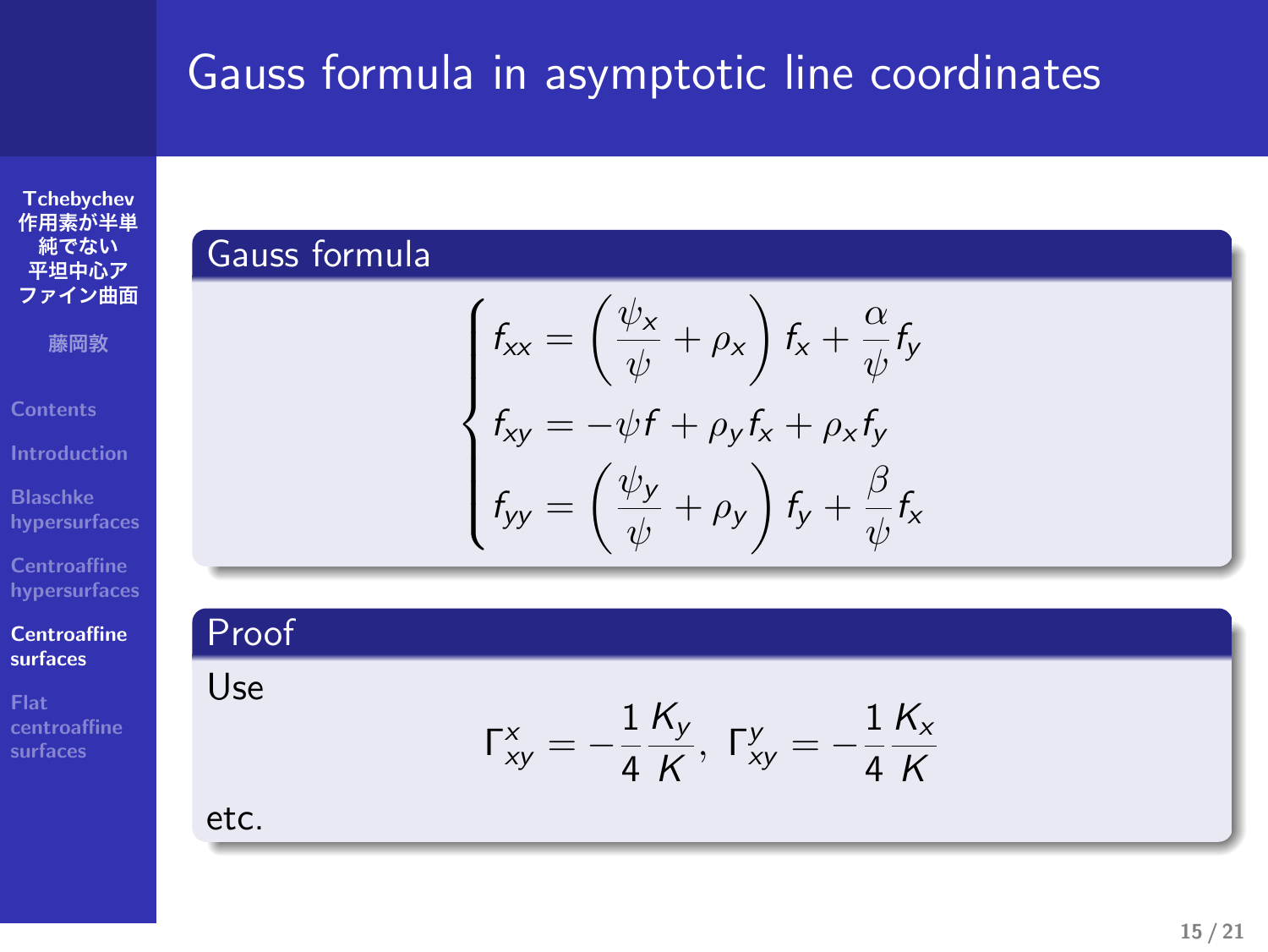## Integrability conditions

**Tchebychev 作用素が半単 純でない 平坦中心ア ファイン曲面**

**藤岡敦**

**Contents**

**Blaschke hypersurfaces Centroaffine hypersurfaces**

**Centroaffine surfaces**

**Flat centroaffine surfaces**

Proposition

 $\sqrt{ }$ 

The integrability conditions for the above Gauss formula are  $\int$  $\overline{\mathcal{L}}$  $(\log \psi)_{xy} = -\psi - \frac{\alpha\beta}{\mu^2}$  $\frac{\partial \mu}{\partial y^2} + \rho_x \rho_y$ *α*<sub>*y*</sub> + *ρ<sub><i>x*</sub></sub> $\psi$ *x* = *ρ<sub><i>xx*</sub> $\psi$ </sub> *β<sup>x</sup>* + *ρyψ<sup>y</sup>* = *ρyyψ*

If  $\rho$  is constant and  $\alpha, \beta \neq 0$ , changing the coordinates, if necessary, we obtain Tzitzéica equation:

$$
(\log \psi)_{xy} = -\psi - \frac{1}{\psi^2}
$$

Proposition *T*: the Tchebychev vector field  $\implies$   $T = \text{grad}_h \rho$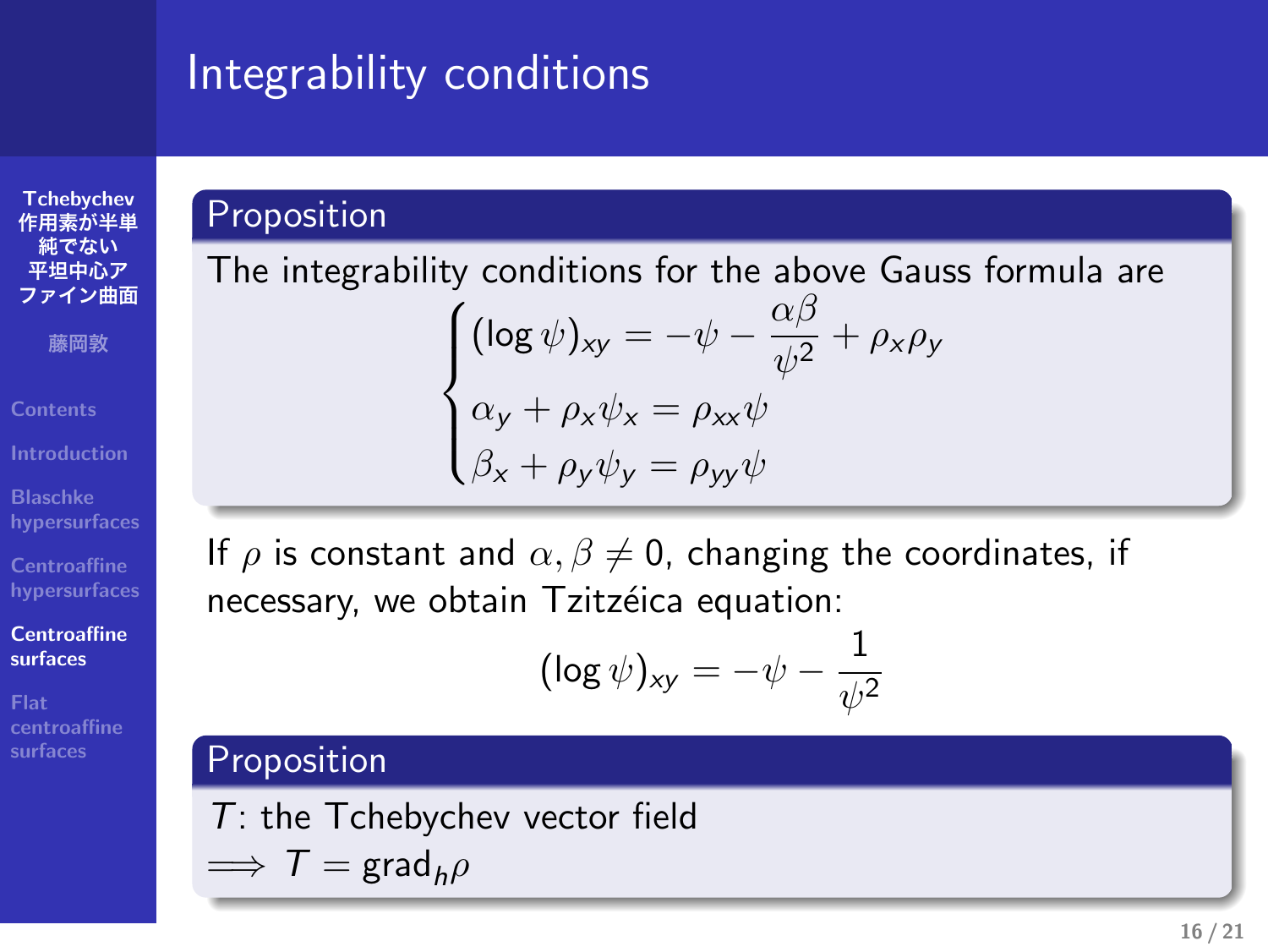## Equations of associativity

**Tchebychev 作用素が半単 純でない 平坦中心ア イン曲面 藤岡敦 Contents Blaschke hypersurfaces**

**Centroaffine hypersurfaces Centroaffine surfaces**

**Flat centroaffine surfaces**

 $f : M \to \mathbf{R}^3$ : an indefinite centroaffine surface (*x, y*): asymptotic line coordinates *κ*: the curvature of the centroaffine metric *h*

$$
\kappa = -\frac{(\log \psi)_{xy}}{\psi}
$$

Consider the flat case. (*κ ≡* 0) May assume  $\psi \equiv 1$ . =*⇒* Equation of associativity in topological field theory:

$$
g_{xxx}g_{yyy}-g_{xxy}g_{xyy}+1=0\\
$$

$$
(\rho = \textit{g}_{xy}, \,\, \alpha = \textit{g}_{xxx}, \,\, \beta = \textit{g}_{yyy})
$$

2004 E. V. Ferapontov: Showed that the integrability conditions for flat centroaffine hypersurfaces are equivalent to equations of associativity.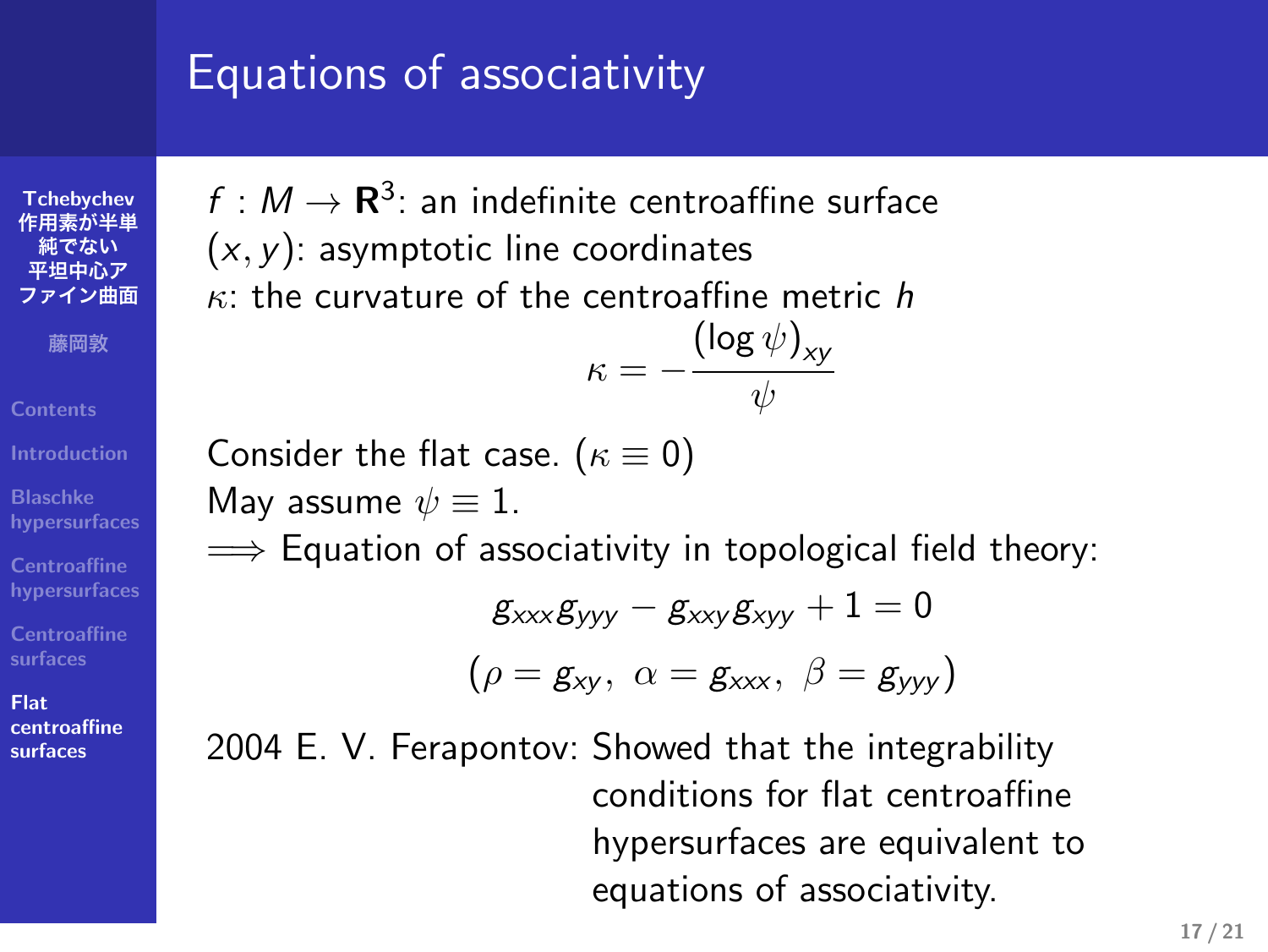#### Centroaffine surfaces with vanishing Tchebychev operator

 $f = (X, Y, Z) : M \rightarrow \mathbf{R}^3$ : a centroaffine surface

**Tchebychev 作用素が半単 純でない 平坦中心ア ファイン曲面 藤岡敦 Contents**

**Introduction**

**Centroaffine hypersurfaces**

**Flat centroaffine surfaces**

*∇hT*: the Tchebychev operator *κ*: the curvature of the centroaffine metric *h*  $\nabla^h T \equiv 0 \Longrightarrow \kappa \equiv 0$  except proper affine spheres centered at the origin with *κ ≡* 1 The case  $\kappa \equiv 0$ :  $p, q, r \in \mathbb{R}$  $\circ$   $X^pY^qZ^r = 1$ *◦* { exp ( *<sup>−</sup><sup>p</sup>* tan*−*<sup>1</sup> *<sup>X</sup> Y* )} (*<sup>X</sup>* <sup>2</sup> + *Y* 2 ) *qZ <sup>r</sup>* = 1 *◦ Z* = *−X*(*p* log *X* + *q* log *Y* ) *◦ Z* = *±X* log *X* + *Y* 2 *X* ○  $f = (e^x, A_1(x)e^y, A_2(x)e^y)$ ,  $A_1, A_2$ : Linearly independent solutions to the differential equation: *A ′′ − A ′ − a*(*x*)*A* = 0, *a*: an arbitrary function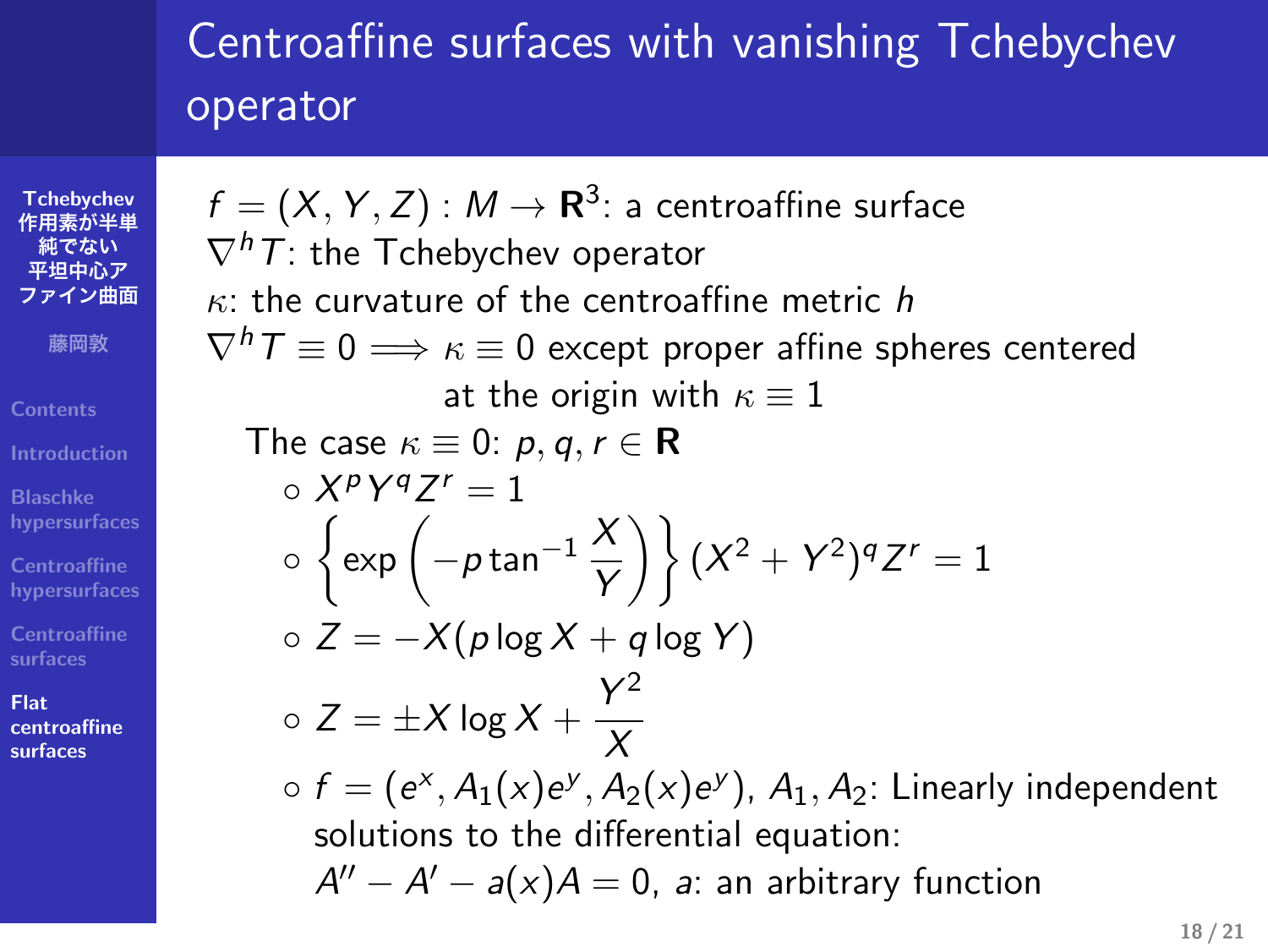#### Another example



**Centroaffine surfaces**

**Flat centroaffine surfaces**

Theorem (F. 2014)

 $f : M \to \mathbf{R}^3$ : a flat centroaffine surface *∇hT*: the Tchebychev operator  $J := \frac{1}{2}$  $\frac{1}{2}$ || C||<sup>2</sup> =  $\frac{1}{2}$  $\frac{1}{2}h^{ip}h^{jq}h_{kr}C^k_{ij}C^r_{pq}$ : the Pick function *∇hT*: nonsemisimple & *J*: constant =*⇒ f* = (∑*<sup>∞</sup> n*=0  $\varphi_{n,1}(x)$ *y*<sup>n</sup>,  $\sum_{n=1}^{\infty}$ *n*=0  $\varphi_{n,2}(x)$ *y*<sup>n</sup>,  $\sum_{n=1}^{\infty}$ *n*=0  $\varphi_{n,3}(x)y^n$  $(x, y)$ : asymptotic line coordinates around  $(x_0, 0)$  s.t.  $x_0 \neq 0$ *φ*0*,*1*, φ*0*,*2*, φ*0*,*3: Linearly independent solutions to the differential equation:  $x\varphi''' + \varphi'' - \varphi = 0$  $(n+1)\varphi_{n+1,i} = x\varphi''_{n,i}$   $(i = 1, 2, 3)$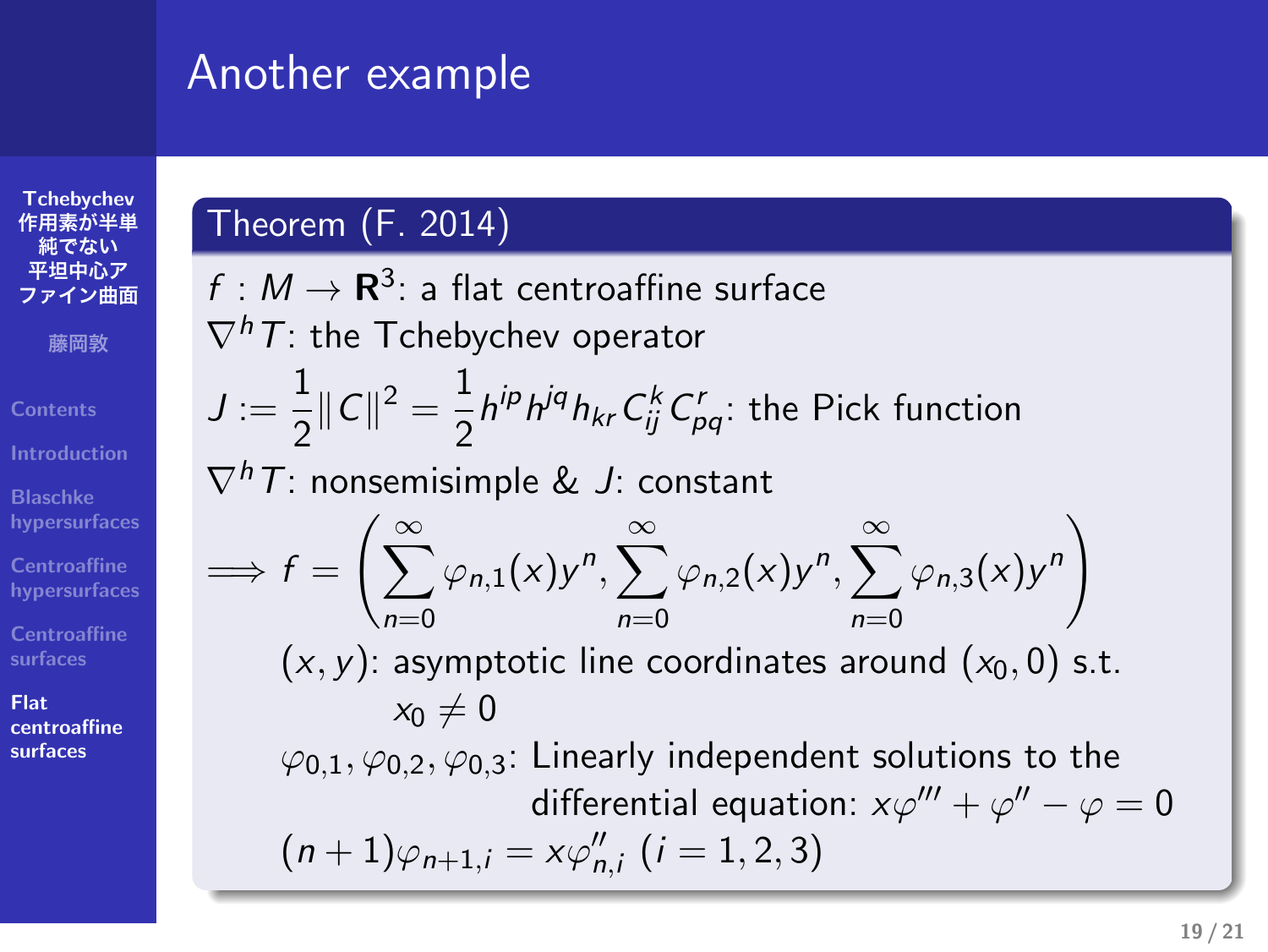#### Characterizations of the surface

**Tchebychev 作用素が半単 純でない 平坦中心ア ファイン曲面**

**藤岡敦**

**Contents Blaschke hypersurfaces**

**Centroaffine hypersurfaces Centroaffine surfaces**

**Flat centroaffine surfaces**

#### *◦ J ≡ −*1

*◦* Solutions to the equation of associativity: 1

$$
g = \frac{1}{6}xy^3 - \frac{1}{2}x^2 \log x + \text{(polynomials with degree } \leq 2\text{)}
$$

*◦* Centroaffine minimal: Extremals of the area integral of the centroaffine metric *h*

$$
\Longleftrightarrow \operatorname{tr} \nabla^h T \equiv 0
$$

*◦* The differential equation can be solved by using Meijer G functions:

$$
\varphi = c_1 G_{0,3}^{2,0} \left( \frac{x^2}{8} \left| \frac{1}{\frac{1}{2}, \frac{1}{2}, 0} \right) + ic_2 G_{0,3}^{1,0} \left( -\frac{x^2}{8} \left| \frac{1}{\frac{1}{2}, \frac{1}{2}, 0} \right) \right) + c_3 G_{0,3}^{1,0} \left( -\frac{x^2}{8} \left| \frac{1}{0, \frac{1}{2}, \frac{1}{2}} \right) \right) \quad (c_1, c_2, c_3 \in \mathbf{R})
$$

The second and the third terms can be written by using the generalized hypergeometric function  $_0F_2$ .